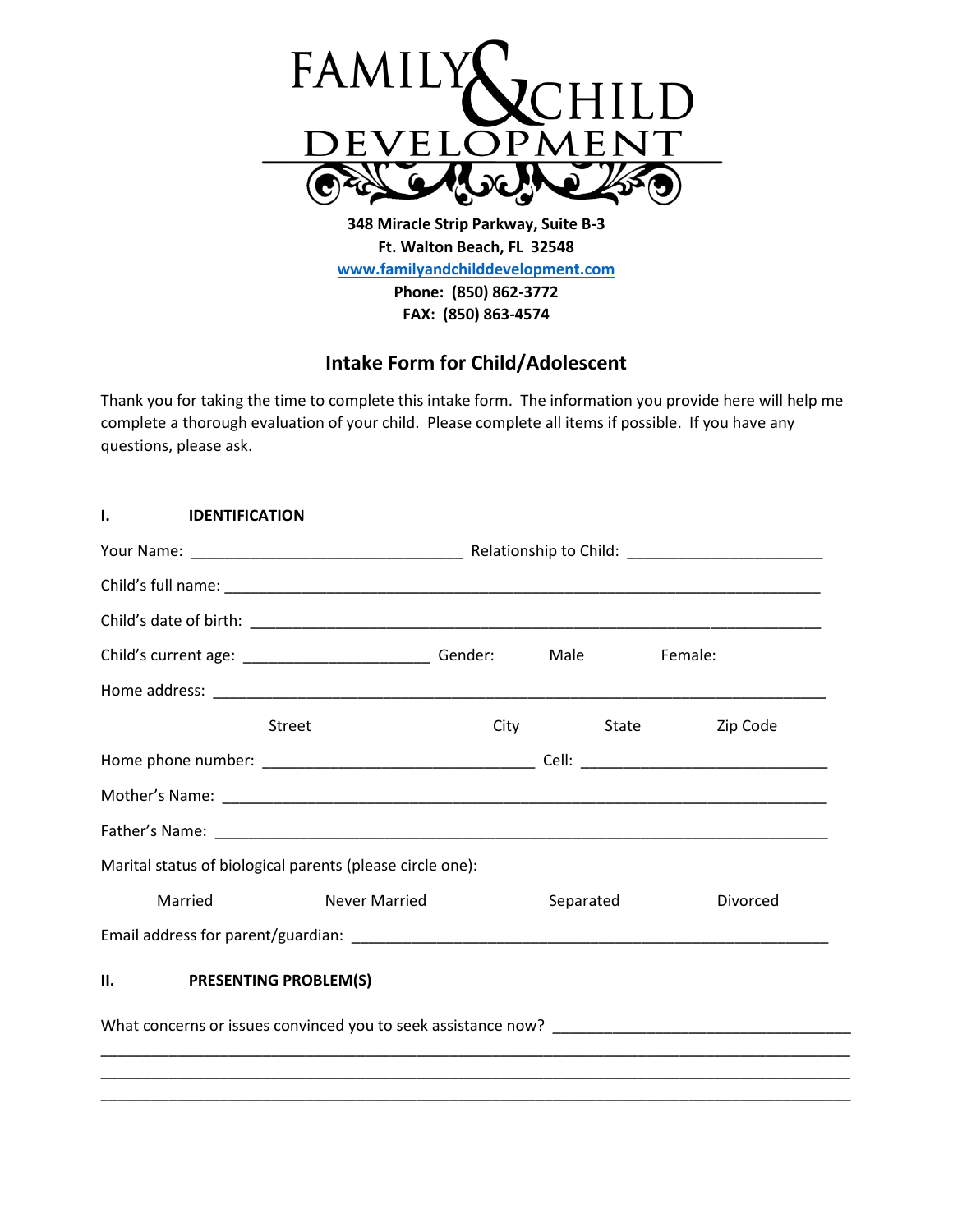What do you think causes the problem?

## $III.$ **ABOUT YOUR CHILD'S FAMILY**

Please list family members in the chart below.

| <b>Name</b> | <b>Relationship to</b><br><b>Client</b> | Age | Lives at home<br>with the child?<br>(Y or N) | Grade<br>Level/Occupation<br>(if applicable) |
|-------------|-----------------------------------------|-----|----------------------------------------------|----------------------------------------------|
|             |                                         |     |                                              |                                              |
|             |                                         |     |                                              |                                              |
|             |                                         |     |                                              |                                              |
|             |                                         |     |                                              |                                              |
|             |                                         |     |                                              |                                              |
|             |                                         |     |                                              |                                              |
|             |                                         |     |                                              |                                              |
|             |                                         |     |                                              |                                              |

Is there a family history of any of the following?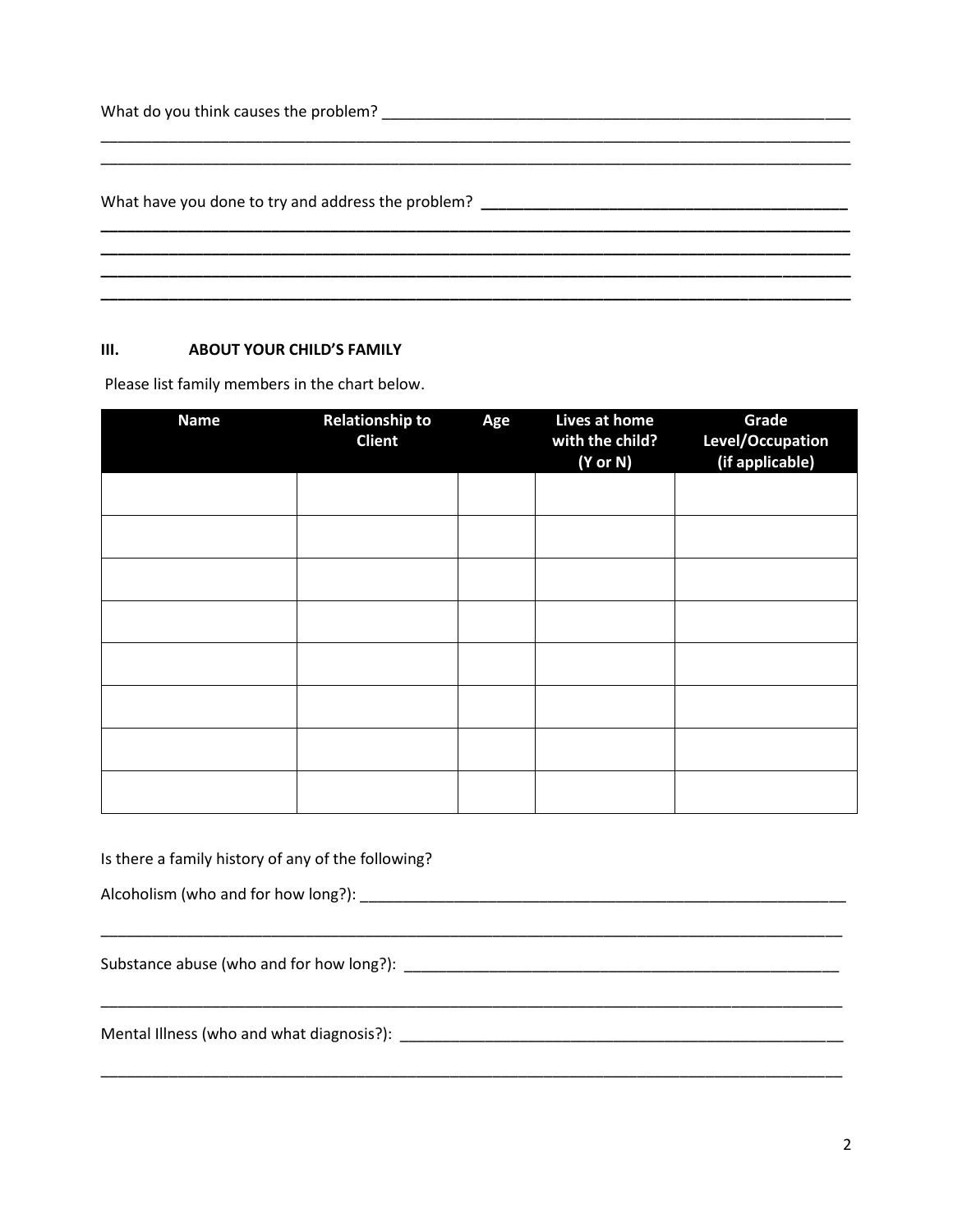| Serious Illness or Hospitalizations (who and for how long): |  |
|-------------------------------------------------------------|--|
|-------------------------------------------------------------|--|

Please describe any past counseling that either your child or other family members may have participate in:

List major changes, including marriages, divorces, moves, deaths, etc., which have occurred in your family in the past five years (If there are other events that happened earlier that still affect the family, please add 

What stressors does the family currently struggle with?

Are there any particular stressors that your child is experiencing (e.g., recent move, loss of a grandparent)?

## IV. **ABOUT YOUR CHILD'S EDUCATION**

| Current Grade: ____________________ Has your child ever skipped or repeated a grade? ______ Yes ______ No |  |
|-----------------------------------------------------------------------------------------------------------|--|
|                                                                                                           |  |
|                                                                                                           |  |
|                                                                                                           |  |
|                                                                                                           |  |
| Has your child ever been referred for special education services? ________ Yes _______ No                 |  |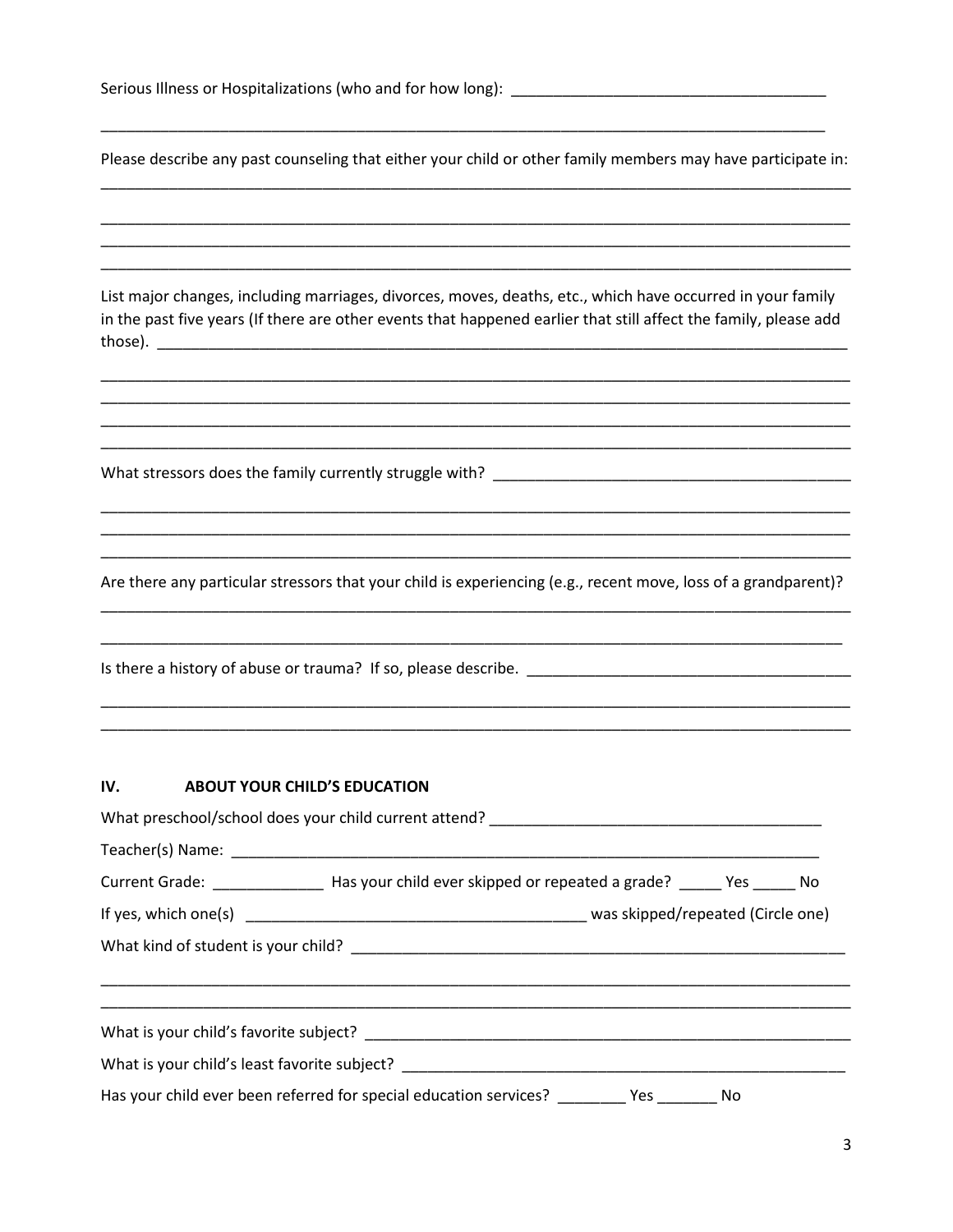|                                   | Has your child experienced any of the following problems at school? (Check all that apply)                            |  |
|-----------------------------------|-----------------------------------------------------------------------------------------------------------------------|--|
|                                   | ______ fighting __________ lack of friends __________ drug/alcohol ________ detention                                 |  |
|                                   | ______ suspension _________ learning disabilities _______ poor attendance _______ poor grades                         |  |
|                                   | gang influence _______ homework refusal ________ behavior issues _______ emotional issues                             |  |
| V.                                | <b>CHILD'S DEVELOPMENTAL AND MEDICAL HISTORY</b>                                                                      |  |
|                                   |                                                                                                                       |  |
|                                   |                                                                                                                       |  |
|                                   | <u> 1989 - Johann Harry Harry Harry Harry Harry Harry Harry Harry Harry Harry Harry Harry Harry Harry Harry Harry</u> |  |
|                                   |                                                                                                                       |  |
| During pregnancy, did the mother: |                                                                                                                       |  |

| Take any medications?   | Yes | No. | Please list:    |
|-------------------------|-----|-----|-----------------|
| Drink alcohol?          | Yes | No  | How often?      |
| Smoke cigarettes?       | Yes | No  | How often?      |
| Use recreational drugs? | Yes | No  | What/How often? |

Bonding/Attachment History: Who cared for child during the first two years? Were there any stressors in the life of either the mother or father that might have affected your child's development? \_\_\_\_\_\_\_\_\_\_\_\_\_

\_\_\_\_\_\_\_\_\_\_\_\_\_\_\_\_\_\_\_\_\_\_\_\_\_\_\_\_\_\_\_\_\_\_\_\_\_\_\_\_\_\_\_\_\_\_\_\_\_\_\_\_\_\_\_\_\_\_\_\_\_\_\_\_\_\_\_\_\_\_\_\_\_\_\_\_\_\_\_\_\_\_\_\_\_\_\_\_ \_\_\_\_\_\_\_\_\_\_\_\_\_\_\_\_\_\_\_\_\_\_\_\_\_\_\_\_\_\_\_\_\_\_\_\_\_\_\_\_\_\_\_\_\_\_\_\_\_\_\_\_\_\_\_\_\_\_\_\_\_\_\_\_\_\_\_\_\_\_\_\_\_\_\_\_\_\_\_\_\_\_\_\_\_\_\_\_

| Please note the approximate age when your child met the following developmental milestones. |                 |  |  |  |
|---------------------------------------------------------------------------------------------|-----------------|--|--|--|
| Crawling                                                                                    | Walking         |  |  |  |
| Speaking in sentences                                                                       | Toilet training |  |  |  |
| Self-care (e.g., brushing teeth, dressing, etc.)                                            | First words     |  |  |  |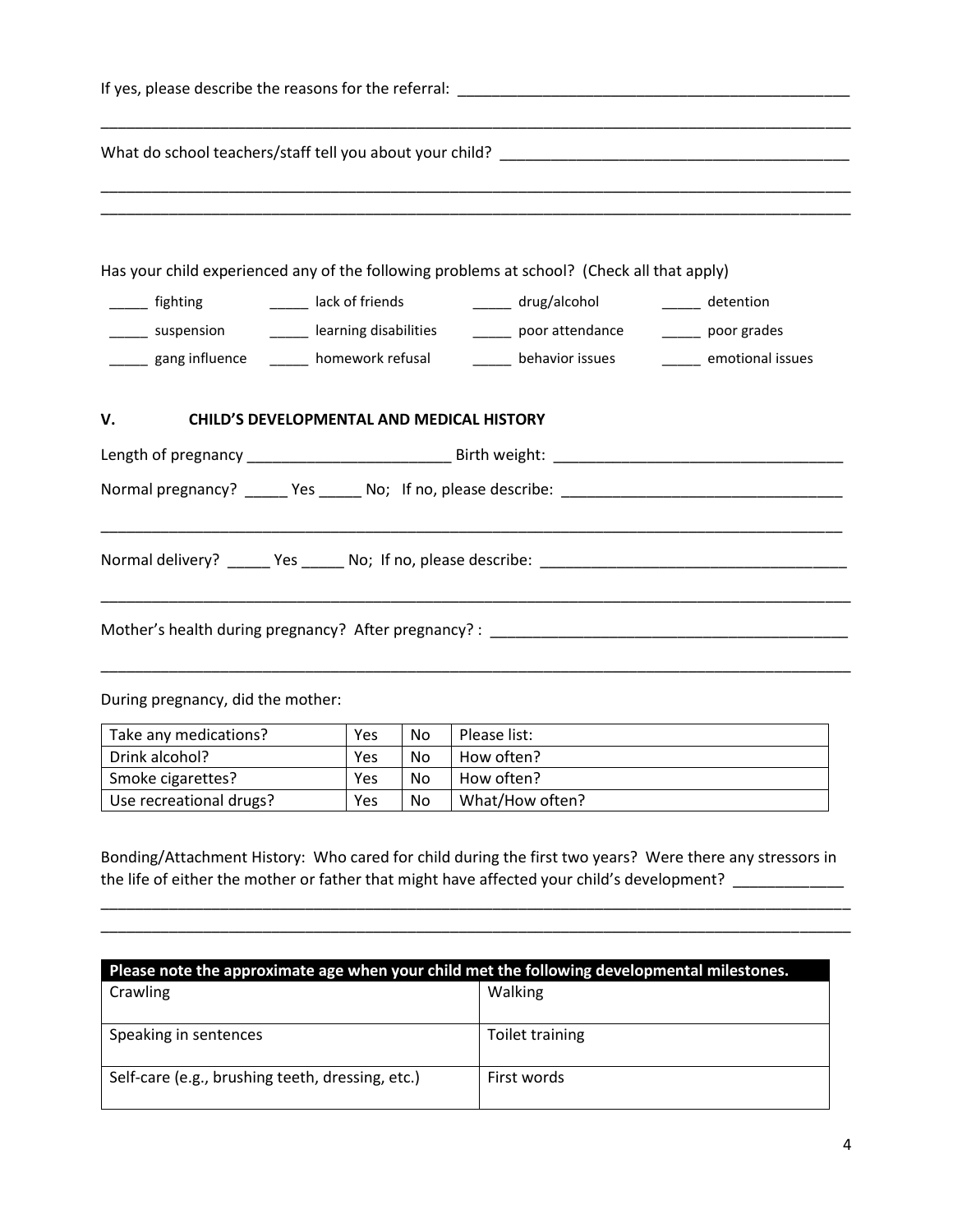| Is your child currently on medications? No No                                                             |
|-----------------------------------------------------------------------------------------------------------|
|                                                                                                           |
| Major medical difficulties/Hospitalizations? _____ Yes _____ No; If yes, please describe: _______________ |
|                                                                                                           |
|                                                                                                           |

Is there a history of, or current concern with any of the following (please check)? For each item checked, please tell us how long these have been problems.

| School behavior problem             | Academic/Special Education    |
|-------------------------------------|-------------------------------|
| Eating problems                     | <b>Stealing</b>               |
| Speech difficulties                 | Runaway                       |
| Bedwetting/soiling                  | Temper tantrums               |
| Lying                               | Cruelty to animals            |
| Truancy                             | Impulsivity                   |
| Inattention/distractibility         | Sleeping difficulties         |
| Anxiety/fears                       | Depression                    |
| Aggressive behavior                 | Defiance/disobedience         |
| Suicidal thoughts                   | Inappropriate play with other |
|                                     | children                      |
| Alcohol/drug use                    | Poor peer relationships       |
| Shy/withdrawn                       | Self-harming behaviors        |
| Cries easily                        | Repetitive movements (e.g.,   |
|                                     | rocking)                      |
| Legal difficulties (e.g., drinking) | Physical complaints (e.g.,    |
|                                     | headaches, stomachache)       |
| Others?                             |                               |

## **VI. FAMILY DYNAMICS**

How does your family display affection (e.g., praise/encouragement, gifts, hugging/touch, verbal expressions)? \_\_\_\_\_\_\_\_\_\_\_\_\_\_\_\_\_\_\_\_\_\_\_\_\_\_\_\_\_\_\_\_\_\_\_\_\_\_\_\_\_\_\_\_\_\_\_\_\_\_\_\_\_\_\_\_\_\_\_\_\_\_\_\_\_\_\_\_\_\_

\_\_\_\_\_\_\_\_\_\_\_\_\_\_\_\_\_\_\_\_\_\_\_\_\_\_\_\_\_\_\_\_\_\_\_\_\_\_\_\_\_\_\_\_\_\_\_\_\_\_\_\_\_\_\_\_\_\_\_\_\_\_\_\_\_\_\_\_\_\_\_\_\_\_\_\_\_\_\_\_\_\_

\_\_\_\_\_\_\_\_\_\_\_\_\_\_\_\_\_\_\_\_\_\_\_\_\_\_\_\_\_\_\_\_\_\_\_\_\_\_\_\_\_\_\_\_\_\_\_\_\_\_\_\_\_\_\_\_\_\_\_\_\_\_\_\_\_\_\_\_\_\_\_\_\_\_\_\_\_\_\_\_\_\_\_\_ \_\_\_\_\_\_\_\_\_\_\_\_\_\_\_\_\_\_\_\_\_\_\_\_\_\_\_\_\_\_\_\_\_\_\_\_\_\_\_\_\_\_\_\_\_\_\_\_\_\_\_\_\_\_\_\_\_\_\_\_\_\_\_\_\_\_\_\_\_\_\_\_\_\_\_\_\_\_\_\_

How would you describe the relationship between the child's parents? \_\_\_\_\_\_\_\_\_\_\_\_\_\_\_\_\_\_\_\_\_\_\_\_\_\_\_\_\_\_